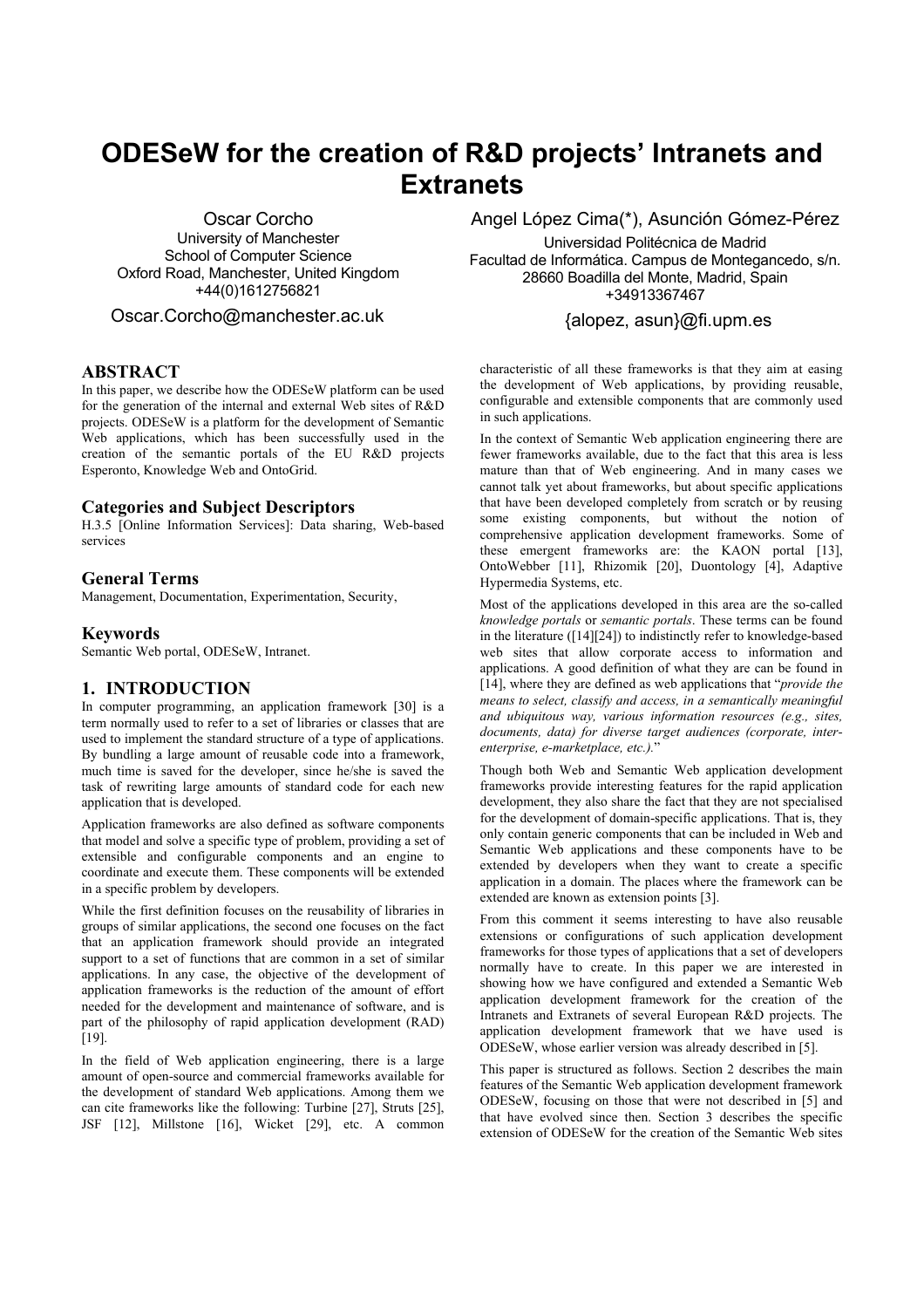of R&D projects in the European Union context, showing some examples extracted from the Esperonto [6], Knowledge Web [15] and OntoGrid [17] internal and external Web sites. Finally, section 4 concludes and outlines the short-term and mid-term extensions devised for the framework.

## **2. The ODESeW Semantic Web application development framework**

## **2.1 The evolution of ODESeW**

ODESeW (Semantic Web Portal based on WebODE) was first described in [5], as a front-end of the WebODE ontology engineering workbench that could be used for the automatic generation of knowledge portals for Intranets and Extranets. The main assumption is that both the Intranet and Extranet of a given organisation (be it an institution, a project, etc.) use the same assets and knowledge, and the knowledge portal provides different functions in each case:

- o If the knowledge portal is being used as an Intranet, corporate users will be able to insert and update content in the portal as content providers, browse the content that they have inserted or that other corporate members have inserted there, and perform searches and queries on that content. The ontologies is used for indexing and searching the knowledge asset more efficiently.
- o If the knowledge portal is being used as an Extranet, external users will only edit very restricted parts of the content stored in the portal, and browse, query and search only the content identified as public content by the content providers.

Apart from these content provision, visualization, and access functions, ODESeW provided management services that allowed selecting the ontologies to be used as the basis for the portals, configuring read/write permissions over the information, etc.

This first version of ODESeW provided only generic views for the content used as the basis of the Intranet and Extranet. These views included hierarchical concept trees, instance lists, instance attribute and relation visualisation and edition functions, and RDF, RDF Schema and DAML+OIL export functions. These views were generic enough to show all the information needed for providing and accessing content. Therefore, the setup and maintenance of a knowledge portal required a very low management effort, which mainly consisted on selecting the set of ontologies to be used in the portal, and extending and modifying the default user accounts and read/write permissions on the ontology components for both the Intranet and the Extranet.

While the main advantage of having a generic architecture is precisely this low setup and maintenance effort, there is commonly an important tradeoff with respect to the extensibility of the architecture to deal with institution-specific requirements. In this sense, creating specific views that were needed in some of the portals created was a time-consuming tasks, since the developer needed to have in-depth knowledge of the API provided by the portal, of its internal architecture and of the interaction between the different components.

In the new version of ODESeW, we have addressed this tradeoff by providing tools that allow developers to reuse generic views in

*WWW 2006*, May 22–26, 2006, Edinburgh, UK. Copyright is held by IW3C2.

the creation of personalised views or Intranet/Extranet specific views. With this approach we keep the idea of having a low setup and maintenance effort while allowing the creation of personalised views with a view model and the specification of navigation and visualisation models for different types of users with a navigation and composition model.

In the following sections we describe the main components of this Semantic Web application development framework.

## **2.2 Architecture Outline**

The architecture of ODESeW 2.0 extends the Struts framework [25], which is based on the design pattern Model-View-Controller (MVC) [7], which is currently widely used for developing Web applications.

This pattern or architectural paradigm divides functionality among three types of objects (the view, the model and the controller, as shown in figure 1), which are involved in maintaining and presenting data to minimize the degree of coupling between the objects. One of the advantages of using this paradigm is that the clearly separation of these three objects makes it very useful for developing applications where the same information has several visualisations. The objects are described as follows:

- o A model represents business data and business logic or operations that govern access and modification of this business data. The model notifies views when it changes and provides the ability for the view to query the model about its state. It also provides the ability for the controller to access application functionality encapsulated by the model.
- o A view renders the contents of a model. It accesses data from the model and specifies how that data should be presented. It updates data presentation when the model changes. A view also forwards user input to a controller.
- o A controller defines application behavior. It dispatches user requests (button clicks, menu selections, form input texts, etc.), also known as user gestures or actions, and selects views for presentation. It interprets user inputs and maps them into actions to be performed by the model. In a Web application, they are HTTP GET and POST requests to the Web tier. A controller selects the next view to display based on the user interactions and the outcome of the model operations.



Figure 1. Model-View-Controller pattern (from [22]).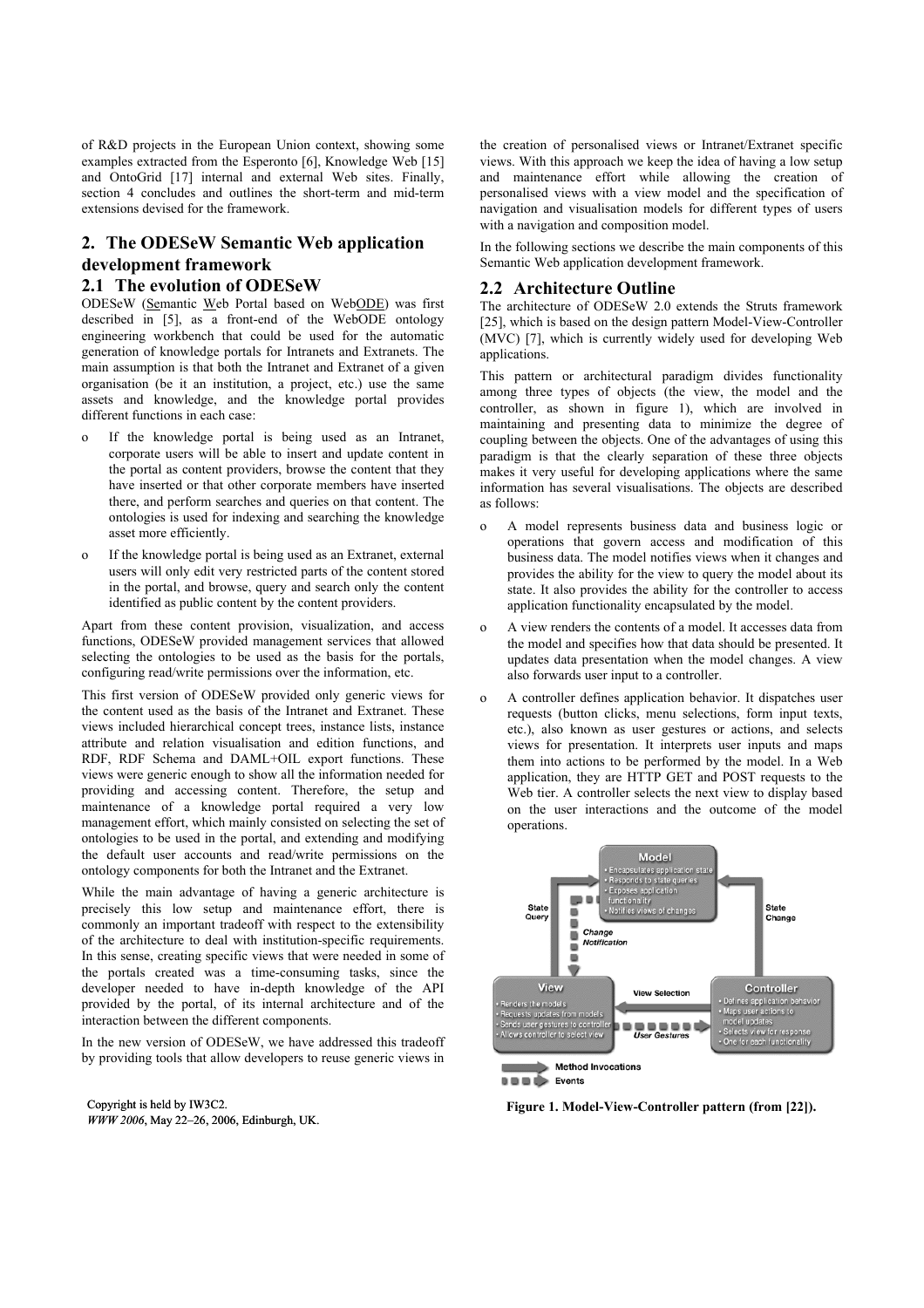Let's see now how each of these components are implemented in the context of ODESeW, and which functionalities are available for the design of Semantic Web Intranets and Extranets.

#### *2.2.1 Data Model*

The ODESeW Data Model contains the information that the knowledge portals show and the information that the portals use for their management functions. It is divided in two submodels, as shown in figure 2: the Domain Model and the User Model.

All these submodels are coordinated by the Data Model Manager, which receives state change requests from the controller and is used to feed the queries made by the views. All the state change requests are filtered by the Permission Layer, which takes into account the user permissions and profile.



#### **Figure 2. The ODESeW Data Model and its components.**

We will now describe each of the components of the ODESeW data model.

#### *2.2.1.1 Domain Model*

The Domain Model consists of a set of domain ontologies, which are the backbone of the information shown in the knowledge portals generated with ODESeW.

These ontologies are accessed using the WebODE ontology engineering workbench, which is used as the ontology server of the framework. As an ontology server, WebODE provides the functionalities required by the ODESeW framework, namely the retrieval of ontology components and the storage and retrieval of concept and relation instances from distributed ontologies. Besides, it provides support for some additional functionalities that are used by some of the default views, such as ontology export to RDF, RDF Schema and OWL.

The use of WebODE as the ODESeW ontology server does not constraint the use of this framework to ontologies that have been created using the WebODE ontology editor, since many types of ontologies can be imported in the workbench by means of its ontology import services (e.g., ontologies implemented in RDF, RDF Schema, DAML+OIL, OWL, UML, etc.).

The knowledge model of WebODE (and hence of the ODESeW Domain Model) is described in [2].

#### *2.2.1.2 User Model*

The User Model contains user profiles, normally organised according to the group and role to which they belong, and which are tightly related to the application domain. This model is represented using an ontology about users (and optionally groups and roles), which contains authentication information about users, information about the roles that they play in their organisations, permissions to access specific parts of the information, to present different types of views, etc.

There are two types of permissions assigned to individual users, groups or roles, each of them with different granularity:

- Read permissions. They are those that involve an information flow from the domain model to a view. These permissions are assigned over instances and instance attributes and relations.
- Write permissions. They are those that involve an information flow from the controller to the domain model. These permissions are assigned over concepts and ontologies.

In both cases, the permissions are assigned by the application administrator.

#### *2.2.1.3 Data Model Manager*

The Data Model Manager is the module in charge of coordinating the access to the domain and user models. As we will describe in section 2.3, it is also in charge of coordinating the actions of the External Information Gateway when a user makes a request that triggers the execution of an action over an external resource in order to fill in information from the domain model.

This module is generic, since the only pieces of information that need to be configured in order to use it in an application are: the ontology that specifies user profiles, the ontologies that are included in the domain model, and the reference to the connectors to external information sources, as described in section 2.3.

#### *2.2.1.4 Security Layer*

The Security Layer filters all the requests to the Data Model Manager, according to the read and write permissions of the Web application user (either if it is in the context of the Intranet or of the Extranet).

The process followed to assign user profiles is similar in the Intranet and Extranet applications. In the case of the Intranet, the user will authenticate in the application home page by providing its user name and password, and its user profile will be determined according to the information available in the user model. In the case of the Extranet, the user will be given a default profile (*guest*). In both cases a session is maintained for the user during its visit to the application.

Once the user profile has been determined and the session has been created, the user profile information (with its information about permissions) will be used by this component whenever a request is received by the data model manager.

#### *2.2.2 Views*

As aforementioned, the main purpose of views is the renderisation of the content available in the data model. In Web applications like the ones that ODESeW is used for, views are also known as Web pages or documents.

ODESeW provides a set of reusable views and mechanisms for Web developers to ease the communication with the Data Model, so as to retrieve information from the ontologies stored in it. Two groups of views can be identified in ODESeW: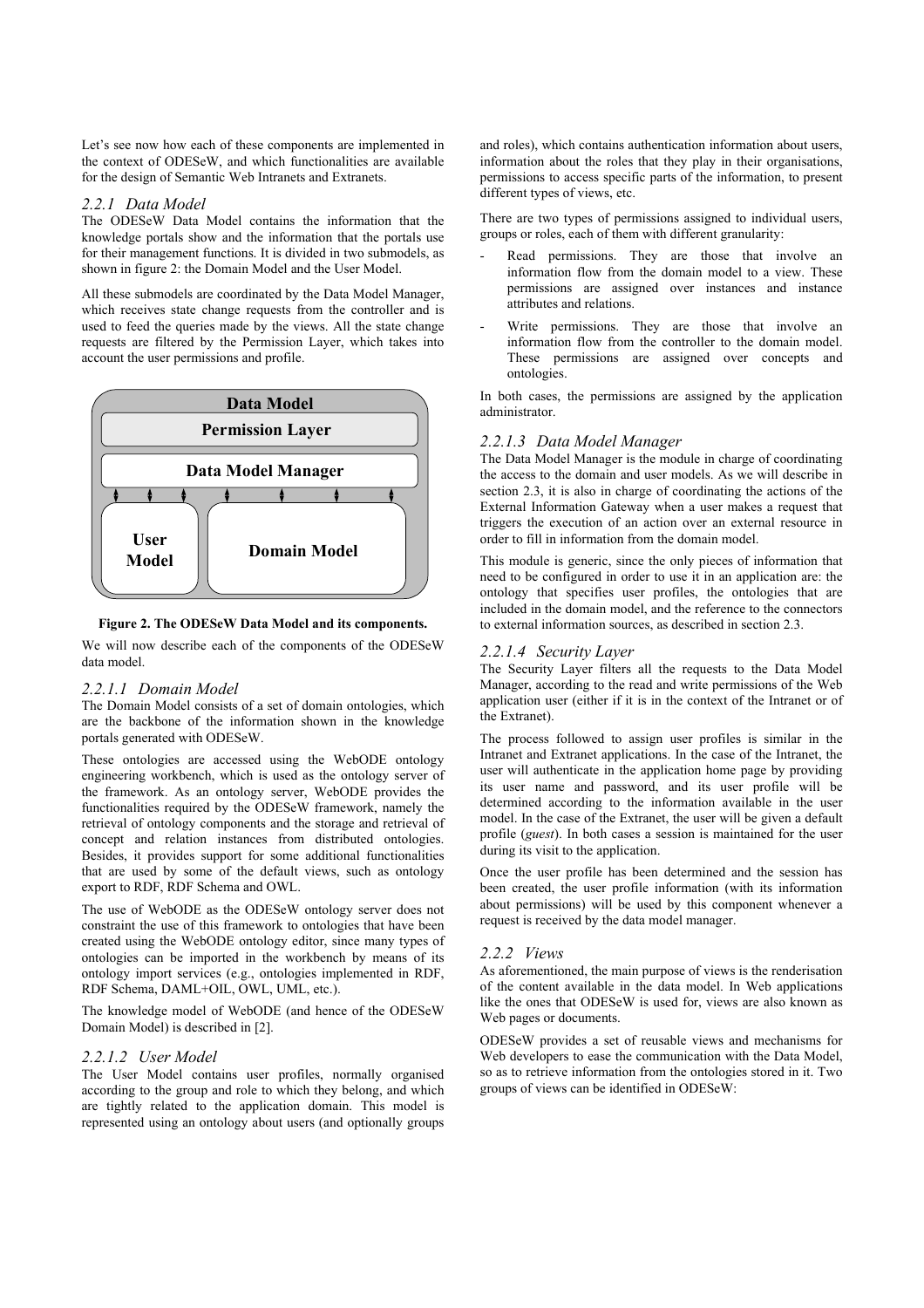- Views for human agents. They are focused on the generation of HTML documents that Web browsers in the client platform can render and show to the user.
- Views for software agents. They are focused on the generation of documents in Semantic Web languages like RDF, RDF Schema and OWL.

The first group of views are described using state-of-the-art Web application design technology, such as JSP (Java Server Pages [21]), and Tag Extension [21] in conjunction with EL (Expression Language [21]) and JavaBeans [9]. These technologies allow defining reusable operations for accessing information stored in the domain ontologies.

Some of the default views available in the platform are the following:

- Upper Term View. It is a generic view for rendering different types of ontology components (concepts, attribute types, attributes, relations, and instances). This view is highly reusable and has a low maintenance, but reduces the usability of the views, since it does not provide applicationspecific information about the term that it is rendering (for instance, if we are rendering an instance of a book, it might be interesting to show not only the list of attributes that the book has, but also to provide an image for the book coverpage, the attributes presented in a specific order, etc.).
- Term View. It is a generic view for rendering the information of an object, adapted to the ontology component that it is displaying (a concept, an attribute type, an attribute, a relation, or an instance). This view is less reusable and normally has to be extended by the application developer for different types of concepts, as aforementioned.

Other default views available are: ontology concept trees, instance lists, etc.

The ODESeW platform contains a set of engines (encapsulated in the Controller) that are able to interpret the views described at run-time so as to render appropriately the information coming from the Data Model, according to the desired views.

#### *2.2.3 Controller*

The ODESeW Controller is responsible for several functions, and is at the core of the platform. It receives the user request, which contains the actions to be performed, and completes or checks the request with the information model in the Data Model (including both the domain model and the user model). Then it reads and executes the navigation and composition model, described below, and returns the next view that should be rendered for the user.

We will describe first the ODESeW Navigation and Composition Model, and then the steps followed by the Controller to execute actions.

#### *2.2.3.1 The Navigation Model*

The navigation model represents the navigation of a user through the application. This model is explicitly separated from the design of views so that changes in the navigation do not affect the implementation of views. Besides, it allows representing declaratively the navigation of a user, enabling in this way an easy study of the behaviours of the user of an application.

The navigation model is a directed named graph in which nodes represent views and edges represent navigation actions from one view to another.

- **Nodes** have 2 attributes: "*precondition*" and "*view URL*". The first one specifies preconditions to allow the execution of a view and the second one specifies the location of the view. If the precondition is empty, it is considered to be true. If the viewURL attribute is empty this means that the view is abstract. That is, it is a view that cannot be rendered directly and has to be specialised by other views so as to be used by the Controller.
- **Edges** identify actions that can be performed by the user from a view. Besides redirecting users from a view to another, edges are attached to a task execution: instance edition, instance removal, message sending, etc.

Edges can be concatenated in order to perform different tasks in one navigation step.

The navigation model also allows describing specialisation/generalisation relations between two views (defined with the *subclass-of* relationship). A view is a specialisation of another if it visualises the same content as the parent view but providing more specific visualisation items. For instance, a default view may be used to render attribute values and for other more specific types of values, such as e-mail addresses, URLs, image files, sound files, video files, etc., other more specific views can be created.

Figure 3 shows an example of a navigation model with 9 views defined and several types of actions and specialisation/generalisation relations defined between them.



**Figure 3. Example of a navigation model.** 

#### *2.2.3.2 The Composition Model*

The composition model is similar to the navigation model, though its rationale is different. Basically, it allows including a set of views inside another one and is normally used when complex sets of information have to be presented at once to the application user.

One common example of the use of the composition model is the main view of the application (aka the application home page). Here the developer normally includes a header, a footer and an index. All these components can be different views that are composed to create a unique one.

The elements used in the composition model are the same as those for the navigation model: views are represented as nodes, with the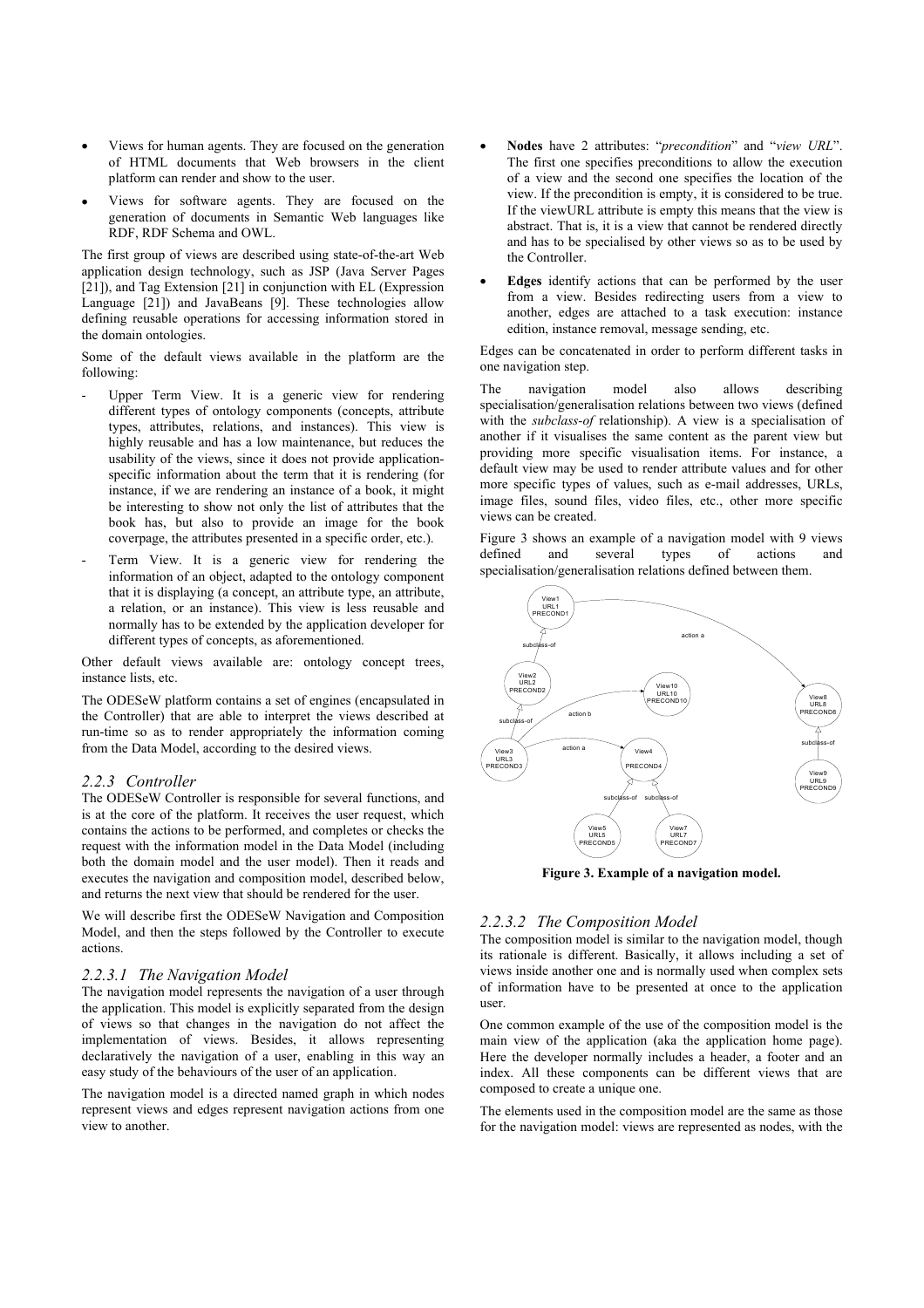attributes "*precondition*" and "*view URL*"; views can be specialised with other views; and actions are represented as edges. The only constraint is in the type of actions that can be represented in this model, which only consists in the action of inclusion of a view inside another.

#### *2.2.3.3 Controller Execution*

Actions received by the Controller contain two elements: task and control flow operation. The task is the specific operation to be performed, while the control flow operation specifies what to do after the execution of the task.

Developers can use any of the default tasks provided by the ODESeW platform or create new ones, either from scratch or by reusing and extending any of the default ones. The following default tasks are available:

- sewView. It is an empty action that renders the view specified in the user request by redirecting users to it.
- *sewRemove*. It deletes the set of concept and relation instances specified in the user request.
- *sewEdit*. It updates or creates the set of concept and relation instances specified in the user request.
- sewSearch. It searches for a set of concept and relation instances that satisfy the query.
- sewRouter. It is an empty action (that is, it does not perform any action on the data model), which is used to execute another action from a list specified in the user request. These actions have a guard condition, and the sewRouter task selects the first one whose guard condition is satisfied.
- sewLogin. It authenticates a user and loads in the user session his/her profile.

With respect to control flow operations, there are four available:

- *Forward*: the user request is concatenated to another action or view.
- *Redirect*: the user request ends and a new user request starts. This new request consists in showing another view or performing another action.
- *Include*: the execution of a new action or view is included in the original view or action, so that it will be performed later.
- *Empty*: the execution ends without any more control flow actions. In fact, a view is actually defined as a rendering action, optionally followed by other additional include actions, and which has an empty control flow at the end.

When a user requests an action from a view, the Controller executes the navigation model, following these steps:

- Identify the view from which the user request is originated, and find it in the navigation model.
- Find the requested action in the source view. The action can be defined explicitly in the source view or in any of its ancestor views.
- Select the target view for the requested action. In the navigation model, an action applied to a specific view may have several target views, and at least one of them has to be selected. To perform this selection, the Controller verifies whether the precondition of any of the target views specified in the action is satisfied given the request parameters. If no

precondition is satisfied, an exception raises and the error is reported to the portal administrator.

Find whether any of the specialisations of the selected target view is also valid. Once the controller found a valid candidate view, it will try to find another one among its specialisations. To do this, the Controller checks the preconditions of the view specialisations. If any of them is satisfied, that view is a new valid candidate view and the Controller repeats this step with its children views, until a valid view does not have more specialisations or none of the preconditions of its specialisations are satisfied. The last valid candidate view is the final target view.

Let us see an example based on the navigation model presented in figure 3. Let us assume that the user requests the *action a* from the view *View3*, and that the parameters of the request satisfy the preconditions *Precondition4*, *Precondition8* and *Precondition9* and do not satisfy the preconditions *Precondition5* and *Precondition7*.

First, the Controller finds the source view (*View3*). Taking into account that the user wants to perform *action a*, the possible candidate views are the *View4* and *View8*.

The first candidate to be checked is *View4*. However, *View4* is abstract, so the Controller has to check the preconditions of its specialisations (*View5* and *View7*). Neither of them satisfy the preconditions, so *View4* nor its specialisations are valid target views. Hence, View4 is discarded by the Controller and the next candidate view (*View8*) is analysed. The *Precondition8* is satisfied, hence the *View8* is a valid candidate view. Then, the Controller starts looking for its specialisations (*View9*). The precondition of *View9* is also satisfied and, since *View9* does not have specialisations, the final target view for the execution of *action a* from *View3* is the *View9* (see figure 4).



**Figure 4. Example of a navigation model execution.** 

## **2.3 ODESeW Extensions to the MVC Architecture**

ODESeW provides two extensions to the MVC design pattern: the External Information Gateway, which is used to feed the data model with information available in external information sources, hence improving the interoperability of ODESeW applications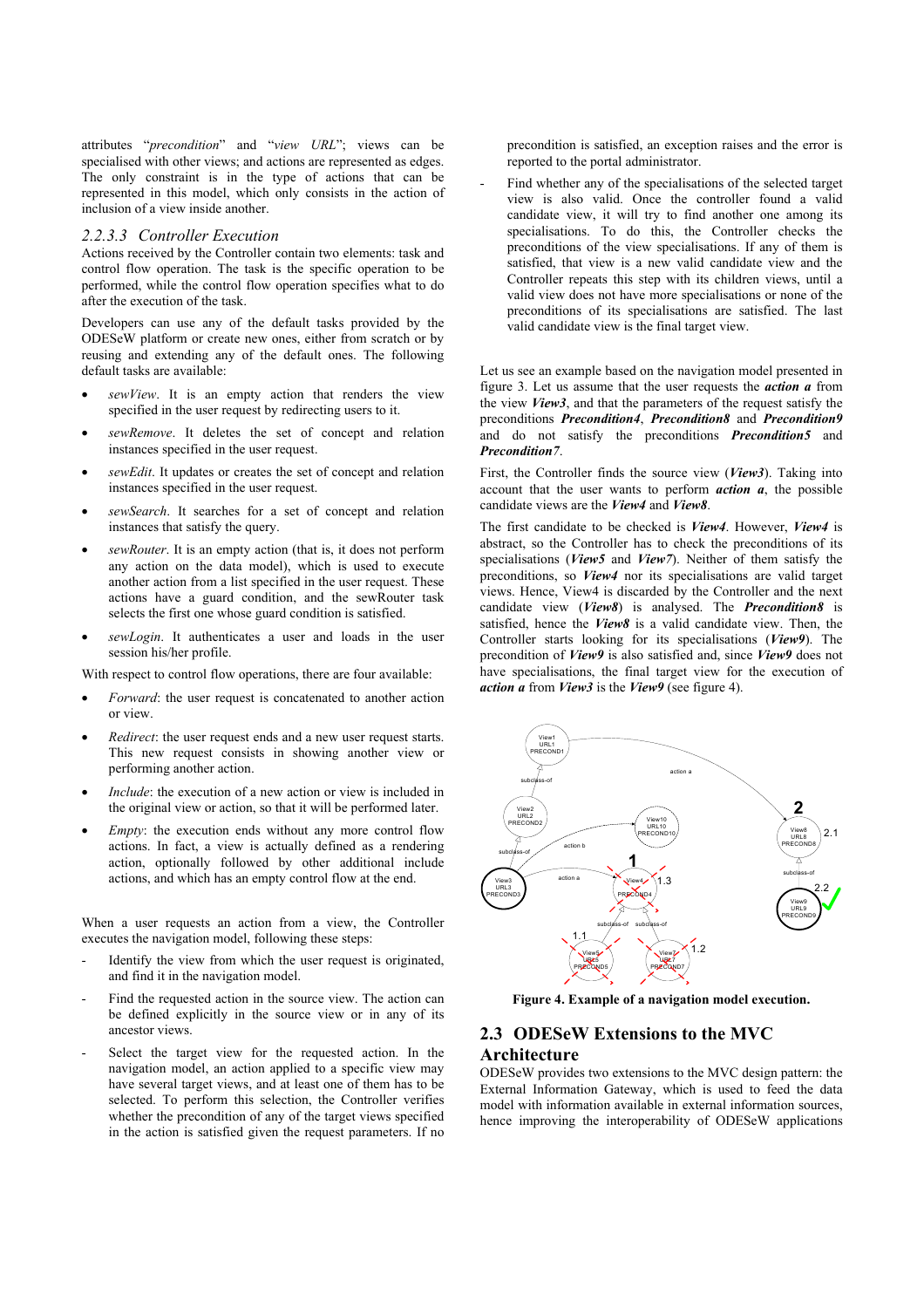with other similar applications; and the Notification Service, which is used for sending asynchronous messages about changes in the data model.

The complete ODESeW architecture is depicted in figure 5, including these two modules, which are described in the following sections.



**Figure 5. ODESeW extended-MVC design pattern.** 

#### *2.3.1 External Information Gateway*

This system is in charge of collecting information from external sources and mapping it to the domain model, regardless of the communication protocols (HTTP, FTP, CORBA, Web services, etc.) and formats (relational databases, texts in natural language, XML documents, RDF files, etc.) needed to access such information.

The External Information Gateway works as follows. Some of the domain ontologies used in the application may have connectors attached. These connectors identify the information sources that can provide information about the instances of some of their classes or relations, in case these are needed in a user query. When the Data Model Manager receives a query that involves instances from such concepts or relations, the External Information Gateway is contacted so that the information from the information source is provided as if it was available inside the internal ODESeW data model.

The External Information Gatwary supports two information provision models. They are used depending on the characteristics of the information sources (availability, cost model, processability of information, dynamicity of information, etc.), and are specified by the application developer. They are the following:

- **Runtime provision model**. The external information source is accessed on real time when the application requests information from it. This model is used with information sources that provide a low latency between the request and the response and where the information changes frequently.
- **Cached provision model**. The External Information Gateway connects to the external information source periodically and stores the information locally. When the

user requests this information it is provided from the local store. This model is used with information sources that provide a big latency between the request and the response, and when the information does not change frequently.

To perform the task of retrieving information from external sources, the External Information Gateway uses two types of components:

- Communicators. They provide an abstraction layer on top of the different communication protocols that may be needed to access information sources.
- Mappers. They deal with representation and semantic mismatches between the external information source and the domain model.

## *2.3.1.1 Communicators*

Communicators connect to the external information source using a specific protocol (HTTP, FTP, etc.), and provide also an abstraction layer over the access interface (CORBA, Web services, etc.). They are also in charge of abstracting the provision model used for accessing the information available in the external source (runtime or cached).

ODESeW includes by default two communicators (for the protocols HTTP and FTP), using the runtime and cached provision models. Application developers can also create new communicators and plug them easily into the system.

#### *2.3.1.2 Mappers*

Mappers transform the information from the external source into concept and relation instances of the domain ontologies, overcoming any mismatches that may occur between the origin and target models.

A mapper is configured with the following elements:

- Input. It identifies how to obtain the information from the external information source.
- Output. It identifies the result that will be obtained as a result of the execution.
- Mapping. The mapping is the function that transforms the input to the ouput.
- Mapping Engine. The mapping engine interprets the specified mappings and transforms the input to the output.
- Instance consistency checker. The mapper, optionally, can have a consistency checker that resolves potential conflicts with other information available in the domain model of the application.

The mapper is coordinated with type of communicator that it uses to get the information from the external source. Hence if the communicator retrieves the information on runtime, then the mapper also executes on runtime, while if the communicator caches the information, the mapper also creates a cache of the output result of the mapping process.

In order to improve reusability of mappers that perform simple mapping functions, mapper chains can be created. In these chains the output of a mapper is used as the input of the next one in the pipeline.

Finally, off-the-shelf mapping engines and consistency checkers can be used or new ones can be created from scratch. Mapping engines are normally highly reusable across applications. The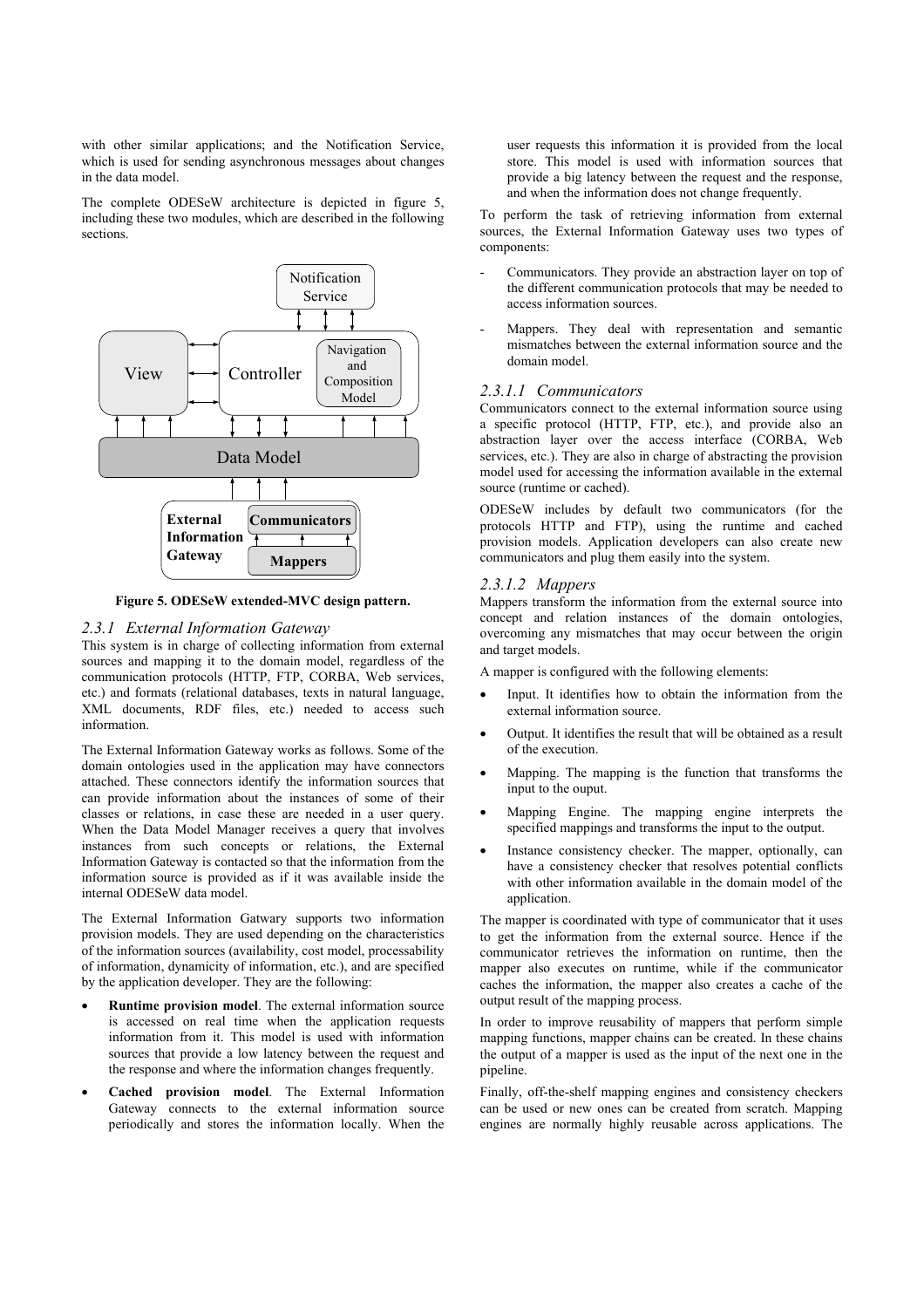following set of default mapping engines are provided in ODESeW:

- A XSLT engine.
- An engine to transform RDF triples to RDF/XML documents.
- An engine to transform HTML documents to XHTML documents.
- An extended XSLT engine that allows executing RQL queries [28].

On the contrary, consistency checkers are less reusable across applications and no default consistency checkers are provided in the framework.

#### *2.3.2 Notification Service*

The Notification Service is an asynchronous system that can be used to send and receive messages based on the subscribe/notify model. Any system can subscribe to any set of topics from those available in the system (the list of topics is dynamic, that is, it can be updated at any time by any of the systems that make use of it). When a system sends a message regarding a specific topic, all the systems that are subscribed to that topic receive a notification with this message. This service uses the Java Message Service architecture [22].

In ODESeW the Notification Service is widely used by the Controller, which sends messages whenever a user visits a view, edits or removes an instance, or when a message has to be sent as part of an action. The following three default topics are available in ODESeW:

- *NewInstance*. It is used when a user creates an instance in the domain model. The message sent to the Notification Service contains: the user that inserts the instance, the timestamp of the insertion and the instance itself.
- *UpdateInstance*. It is used when a user modifies the value(s) of any of the attributes or relations of an instance from the domain model. The message sent to the Notification Service contains: the user that inserts the instance, the timestamp of the edition, the old instance with the old attribute and relation values and the new instance with the new attribute and relation values.
- *RemoveInstance*. It is used when a user removes an instance from the domain model. The message sent to the Notification Service contains: the user that inserts the instance, the timestamp of the deletion and the instance that has been removed.

## **3. Use of ODESeW for the development of R&D projects Intranets and Extranets**

Different versions of the ODESeW platform have been used in the development of the Intranets and Extranets of diverse European R&D projects as real uses cases of this framework. The most relevant were already pointed out in the introduction (Esperonto [6], Knowledge Web [15] and OntoGrid [17]). Furthermore, the platform has been also used in part of the AgentLink III portal [1] and in the web site of the Ontological Engineering Group at UPM [18].

The common characteristic of all these applications is that they have been developed as knowledge portals with a twofold function: first, to serve as an Intranet for the compilation of all the knowledge generated in the project, and second, to serve as an Extranet for the dissemination of the results of the project.

We will describe now the ontologies that have been created for these applications, as well as some of the predefined views and navigation models that are used in them and are available for other similar applications, if needed.

#### **3.1 Project Ontologies**

The R&D project configuration is based on five ontologies on the following domains: *project*, *documentation*, *person*, *organization*, and *meeting*. These ontologies describe respectively R&D projects and their structure, documents that are generated in a project, people and organizations participating in it, and meetings (administrative, technical, etc.) held during a project lifecycle. Figure 6 shows some of the relationships between all these ontologies (a project has associated meetings, a document belongs to a project, a document summarizes a meeting, people participate in a meeting and have a role in a project, etc.).

According to the ODESeW data model we can say that all the ontologies belong to the domain model except for the ontology about persons, which is partially used to define the user model of the application.

All these ontologies are available in all the project Web sites and can be accessed in different formats, in case that they are needed in other applications: in RDF Schema, in OWL, in the WebODE's XML syntax, etc. In fact they are available as such in the views that are prepared for software agents, since they are necessary to interpret the knowledge available as concept and relation instances.

An important aspect that makes ODESeW more robust than other existing technologies and platforms for Semantic Web application development is that changes in the ontologies are automatically incorporated in the Intranet and Extranet. Therefore, even if these ontologies do not normally change due to the fact that they have been already used for several years and projects, any change in the ontology can be made at any time.



**Figure 6. Relations between project ontologies.** 

#### **3.2 Predefined Views and Navigation Models**

In projects like Esperonto and OntoGrid, which involve a smaller amount of partners, there are three different types of user profiles that are considered for the generation of specific types of views and navigation models. These are: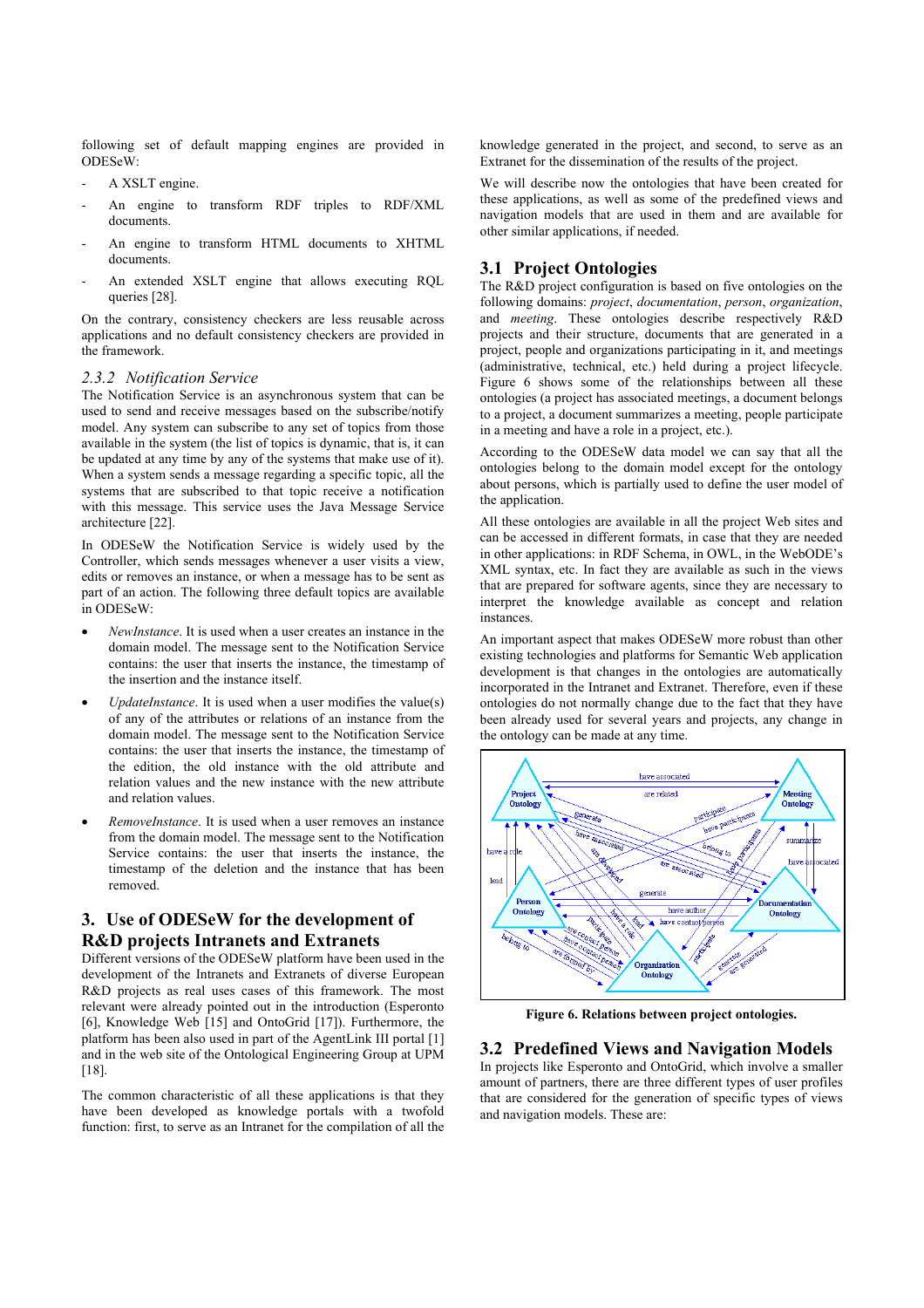- Guest users. These are users that are external to the project and only visit its Extranet.
- Project partners. These are users that belong to any of the organisations involved in the project and that work on it, accessing its Intranet and performing tasks of visualisation and edition of instances.
- Project officer. This is a user profile for which the most important information to be shown are the project deliverables and other administrative documents.

Each of these user profiles have different navigation models and have also different levels of permissions in the portal. For instance, the guest user cannot insert instances in the portal, cannot access the restricted and private deliverables, can only access the PDF versions of public deliverables, etc.; the Intranet users have full read and write permissions for all the concepts, instances and attributes in the five ontologies; and the project officer can access all types of deliverables but cannot insert nor edit instances in the portal.

In larger projects like the Knowledge Web network of excellence, the number of user profiles is larger. Besides the previous user profiles we identify the following ones:

- Area Manager
	- o Industrial Area Manager
	- o Educational Area Manager
	- o Research Area Manager
	- o Management Area Manager

That is, we have the user profile "*Area Manager*", which is further specialised in managers for each of the most relevant foundations of the network. Each of these managers have different navigation models as well, and different sets of permissions so that they can read and modify different types of documents.

There is a set of default views that are already specified in this configuration of the ODESeW application framework. Most of them are devoted to rendering ontology components (concepts, instances, etc.) and can be easily reused by any of the navigation models available. Figure 7 shows an example of such a reusable navigation model with its predefined abstract views (term and RDF) and concrete views (concept, instance, RDF ontology, RDF concept and RDF instance). The views on the left-hand side of the figure are rendered for human users while the ones on the right are rendered for software agents, since they generate RDF code.



**Figure 7. Reusable fragment of a navigation model.** 

Figure 8 shows the result of rendering the instance view in the context of the Extranet of the OntoGrid portal.



**Figure 8. Rendering of an ontology instance view.** 

Besides the previous default views that are used throughout the portal, there are also specific views that are predefined for different types of users. For instance, there is a specific view for the project officer user profile that generates automatically a report with all the deliverables that have been produced in the context of the project. And there is a specific view for guest users that generates automatically a report with all the public deliverables generated in the context of the project. Figure 9 shows an example of such a view for a set of educational deliverables from the Knowledge Web network of excellence.

|                                                                                                                       | Knowledge Web FP6-507482                                                                                               |
|-----------------------------------------------------------------------------------------------------------------------|------------------------------------------------------------------------------------------------------------------------|
| inter With Portal Baltimore SOVIA                                                                                     | <b><i>Education Change</i></b><br>Lagin                                                                                |
| Home<br><b>Deliverables</b>                                                                                           | <b>Educational Deliverables</b>                                                                                        |
| Industrial Deliverables<br>Research Deliverables<br><b>Educational Deliverables</b><br><b>Hanagement Deliverables</b> | Delivered:                                                                                                             |
|                                                                                                                       | 33-03.1.1. Specification of VISME tests and goals (as result of a requirements analysis) CT                            |
|                                                                                                                       | 33-03.1.2 Cocument on programmons structure and legal form of VISME to which all participating partners have agreed to |
| <b>Events</b>                                                                                                         | 33 0313 Fest verson of the EASE association statutes                                                                   |
| <b>Plenary Heatings</b><br><b>Management Meetings</b><br><b>Industrial Events</b>                                     | 33-03.1-4 Requirements for a joint e-learning inhardsucture and                                                        |
|                                                                                                                       | 33-03.1.5 Published learning resources, qualify publishes and procedure, and usage of learning resources and           |
| <b>Research Events</b>                                                                                                | 33-03.2 full Learning unit collection available ET                                                                     |
| <b>Educational Events</b><br>International Conferences<br>International Workshape                                     | 03.2.2: Report on educational events and<br>35 <sub>0</sub>                                                            |
|                                                                                                                       | 33-03.2.3: Report on core curricula in Oritology and Semantic Web CT                                                   |
| <b>Partners</b>                                                                                                       | 33-03.2.4; Joint curriculum for a shared masters programm                                                              |
| People                                                                                                                | 33 03.2.5 Procedure for the strated masters programm, version 1                                                        |
| Workpackages                                                                                                          | 33 03.2.6 Summer school 2005                                                                                           |
| <b>Industry Workpackages</b>                                                                                          | 33-12.2.8 Report on PhD student network activity                                                                       |
| Rasearth Workpackages<br><b>Education Workpackages</b>                                                                | 33-03.2 B Report on Industry education cooperation                                                                     |
| <b>Management Workpackages</b>                                                                                        | 33 03.3 f. Report on the agreed metadata standard for learning units (2)                                               |
| Network Organization                                                                                                  | 33-03.3.2-1. Basic infrastructure available, provides initial learning unit collection from task 3.2.3 (21)            |
| <b>Nanagers</b>                                                                                                       | 33 03.3.2/2 Basic intrastructure available, provides initial learning unit collection from task 3.2.3                  |
| <b>PHIL / EAR</b><br>WP Leaders                                                                                       | 33-03.3.3 Prototype of advanced learning platform (ASPL-x1)                                                            |
| <b>Schedules</b>                                                                                                      | 33-03.3.4 Report on collaboration with MS consortium and ProLEARN ET                                                   |
| Pres Schedules                                                                                                        | 33 013 f. Evaluation of prototype (ASPL-1)                                                                             |
| <b>Publications</b>                                                                                                   | Milestone 25 - 30                                                                                                      |
| <b>Exchanges</b>                                                                                                      | S/S 02.1 E. Final version of the EASE stabilist, signed by the francisca members (30/00/2000)                          |
| <b>FAO</b>                                                                                                            | 5% D3.27. Procedure for the shared masters program, version.2 (30/06/2006).                                            |
|                                                                                                                       |                                                                                                                        |
| <b>C.C.Wab Madei</b>                                                                                                  | 55 03.3 6 Report on the development of the ortologies to be used in ASPL version 2 (30/06/2006).                       |

**Figure 9. View that renders a set of public deliverables.** 

#### **4. Conclusions and Future Work**

In this paper we have presented the main features of the Semantic Web application development framework ODESeW, focusing on how it uses the Model-View-Controller design pattern and how it extends it to allow applications developed with it to interoperate with other similar applications, by means of the External Information Gateway.

Besides, we have described how this framework has been configured for the creation of the Intranets and Extranets of several European R&D projects, facilitating many of the tasks that have to be done by project partners and providing a common view for all of them, according to the usual structure that they share. At the same time, these Intranets and Extranets can be easily customised with the toolset and architecture provided by ODESeW, so that they can comply with the specific requirements of each of the individual projects.